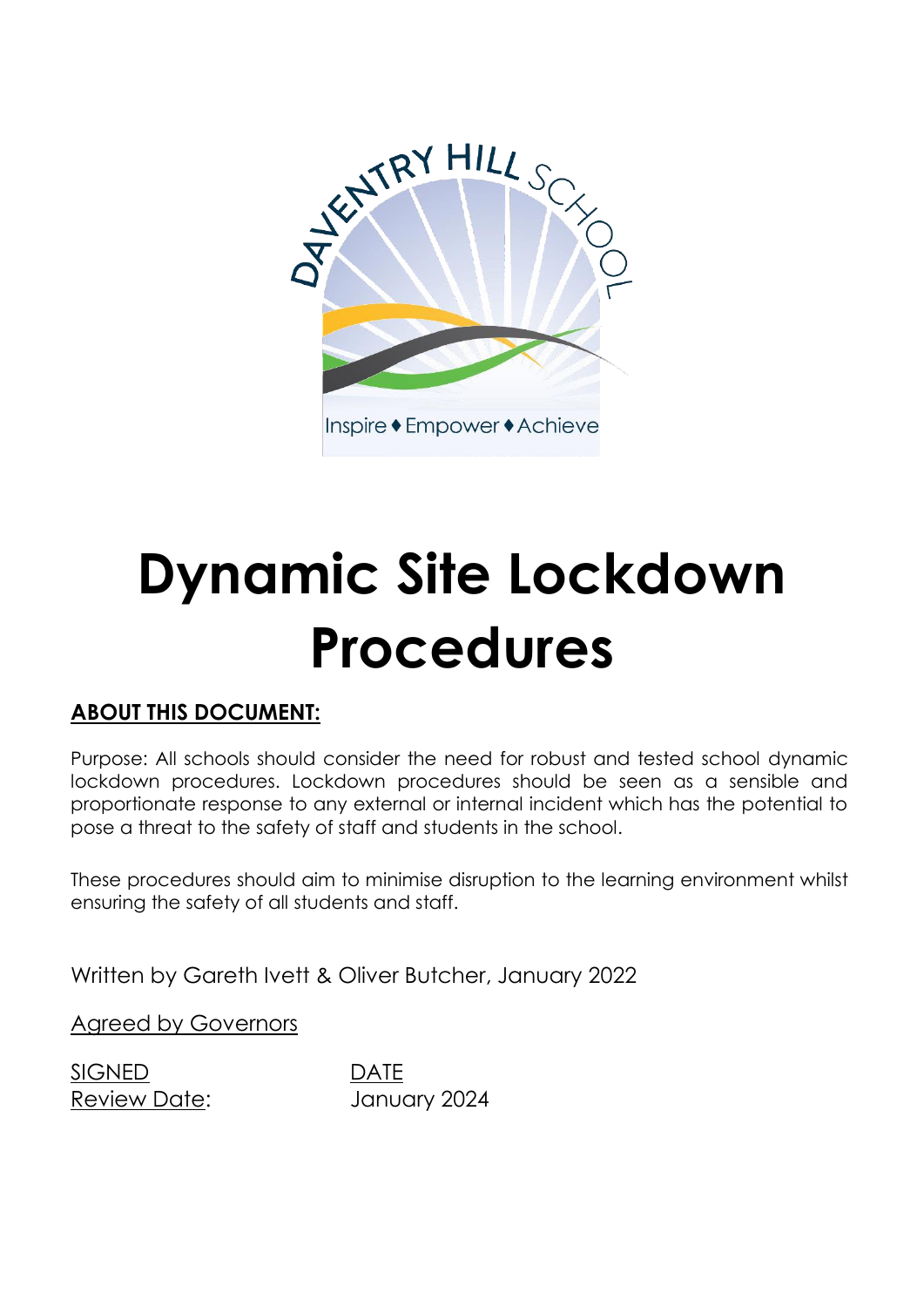Parents should know that the school has a dynamic lockdown plan, and a copy will be placed on the school's website.

# **What is dynamic lockdown?**

Dynamic lockdown is the ability to quickly restrict access and egress to a site or building (or part of) through physical measures in response to a threat, either external or internal. The aim of lockdown is to prevent people moving into danger areas and preventing or frustrating the attackers accessing a site (or part of). It is recognised that due to their nature some sites may not be able to physically achieve lockdown.

#### **Stay Safe Principles**

Recent events in the UK and around the world remind us all of the terrorist threat we face. The current threat level for terrorism in the UK is SEVERE. This means that an attack is highly likely in the UK..

Police and security agencies are working tirelessly to protect the public but it is also important that communities remain vigilant and aware of how to protect themselves if the need arises.

The four minute film, Stay Safe: Firearms and Weapons Attack sets out three key steps for keeping safe. The film is accompanied by an online information leaflet. The film can be viewed by following this link<https://www.youtube.com/watch?v=WDiv-PwEde4>

#### **Rationale**

All schools should consider the need for robust and tested school dynamic lockdown procedures. Lockdown procedures should be seen as a sensible and proportionate response to any external or internal incident which has the potential to pose a threat to the safety of staff and students in the school.

Procedures should aim to minimise disruption to the learning environment whilst ensuring the safety of all students and staff. Lockdown procedures may be activated in response to any number of situations, but examples are:

- a reported incident
- an intruder on the school site (with the potential to pose a risk to staff and students)
- a warning being received regarding a risk locally
- a dangerous dog roaming loose

# **NaCTSO (National Counter Terrorism Security Office) \*\*Guidance\*\***

In January 2016, NaCTSO provided advice to leaders of schools and other Educational Establishments for Reviewing Protective Security. This guidance has been used to inform the following procedures.

[https://www.gov.uk/government/publications/developing-dynamic-lockdown-](https://www.gov.uk/government/publications/developing-dynamic-lockdown-procedures) [procedures](https://www.gov.uk/government/publications/developing-dynamic-lockdown-procedures)

# **Lockdown Plan**

Staff will be alerted to the activation of the dynamic lockdown plan via:

 activation of the dynamic lockdown system and subsequent message "There has been an incident reported in the building, please await further instruction"

In this way classes will be informed without causing alarm to the students. Individual classes should acknowledge the alarm and should also check that their neighbouring class have heard. If there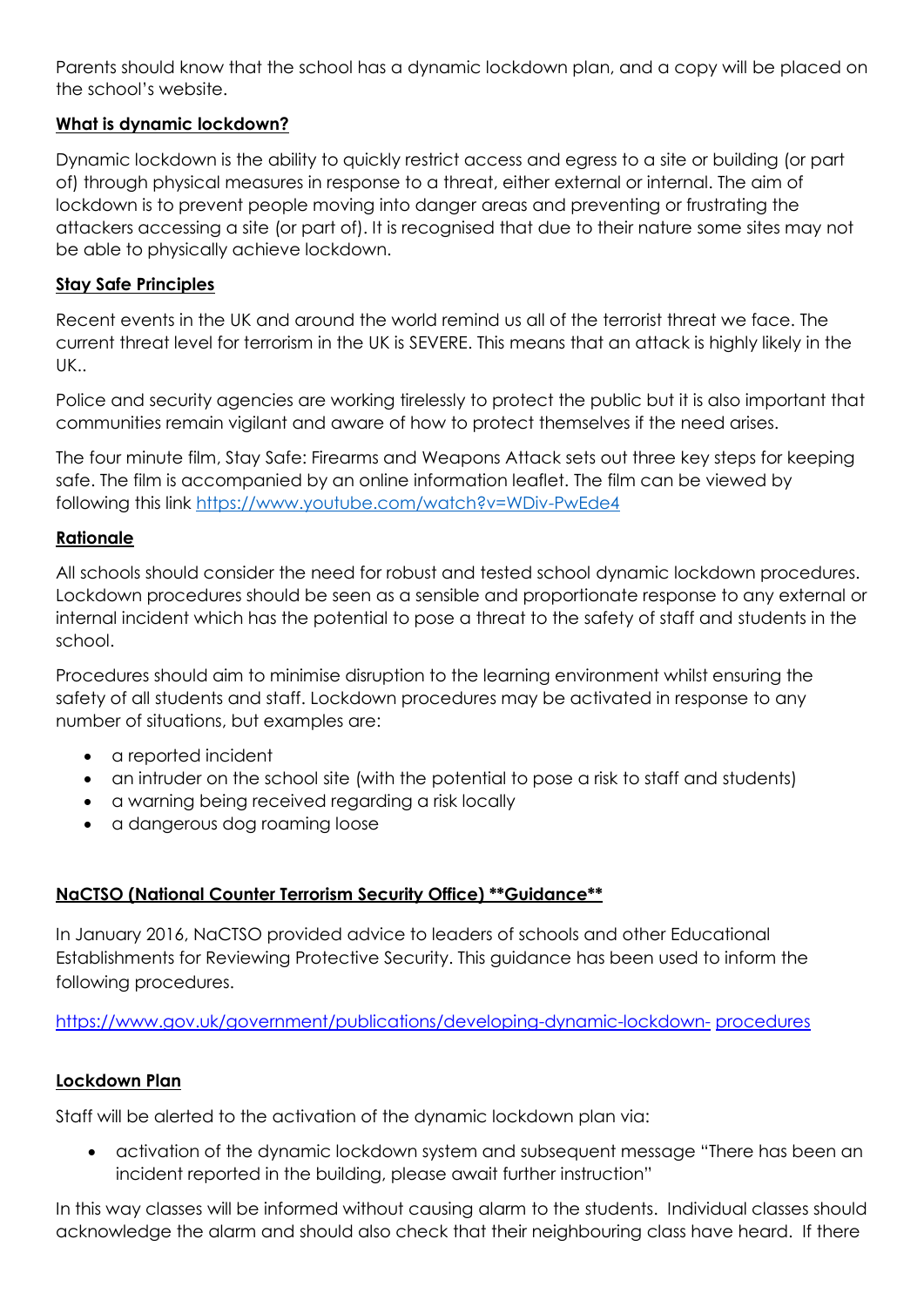is any doubt concerning any classes in the school, SLT will ensure that they are aware of the alarm. Staff members will be kept updated on the progress of any incident, and should keep radio use to a minimum until further notice.

The use of the fire alarm is strictly in case of a fire or evacuation and it directs students out of the building. It must **not** therefore be used in a lockdown situation.

A dynamic lockdown can be actioned by any member of the Senior Leadership Team ("SLT"). Any member of staff with a concern should contact SLT as soon as possible.

# **It is important that people in school are familiar with these procedures. We shall therefore:**

- **1. Rehearse lockdown arrangements with all staff and pupils;**
- **2. Display lockdown drill information in every classroom alongside information relating to fire drills.**

In the case of a dynamic lockdown:

- Students who are outside of the school buildings must be brought inside as quickly as possible;
- Those inside the school should remain in, or return to, their classrooms.
- Front office staff to ensure front windows and doors are closed / locked, and the main reception door is closed and locked; reception staff to gather any information related to staff currently offsite and ensure that they have a radio to support later communication with senior leaders;
- Students not in classes for any reason will proceed to the nearest occupied classroom and remain in that class and teacher.
- Those outside the school must return to the building via the shortest possible route.
- All external doors and, as necessary, windows should be closed and locked (depending on the circumstances, internal classroom doors may also be locked). Blinds, if available, should be drawn;
- Front office staff will guide any visitors waiting in reception into a safe area internal room in the administration area preferably a room without a window e.g pool changing room
- Once in dynamic lockdown mode, senior leaders will meet in the dining hall and arrange a sweep all internal corridors and staff should notify them immediately of any students not accounted for and possible areas to search (date and time of notification of missing student(s) should be recorded) and senior leaders will instigate a search
- Following the sweep, senior leaders will head to the nearest safe space with access to the school MIS and communicate via radio.
- Staff should use strategies based on their knowledge of their students to encourage the students to keep calm; the use of positive handling plans may be needed
- If needed, for instance if an intruder attempts to enter a class or office, students and staff should move elsewhere e.g. to the hall
- As appropriate, the school will establish communication with the Emergency Services as soon as possible – this will be done by senior leaders;
- Senior leaders will radio to the reception staff to gather information of staff and students that are working offsite. These staff will be contacted by the senior leaders and warned not to return until further notice;
- The school two-way radio and telephone system to be essential communication only.
- Senior Leaders to send a lockdown message to parents via class dojo
- Potential visitors will be contacted if possible, and made aware of the situation;
- Esther Bushell (Chief Operating Officer 07741 855563) or Kevin Latham (Chief Executive Officer – 07825 915272) to be informed as soon as possible;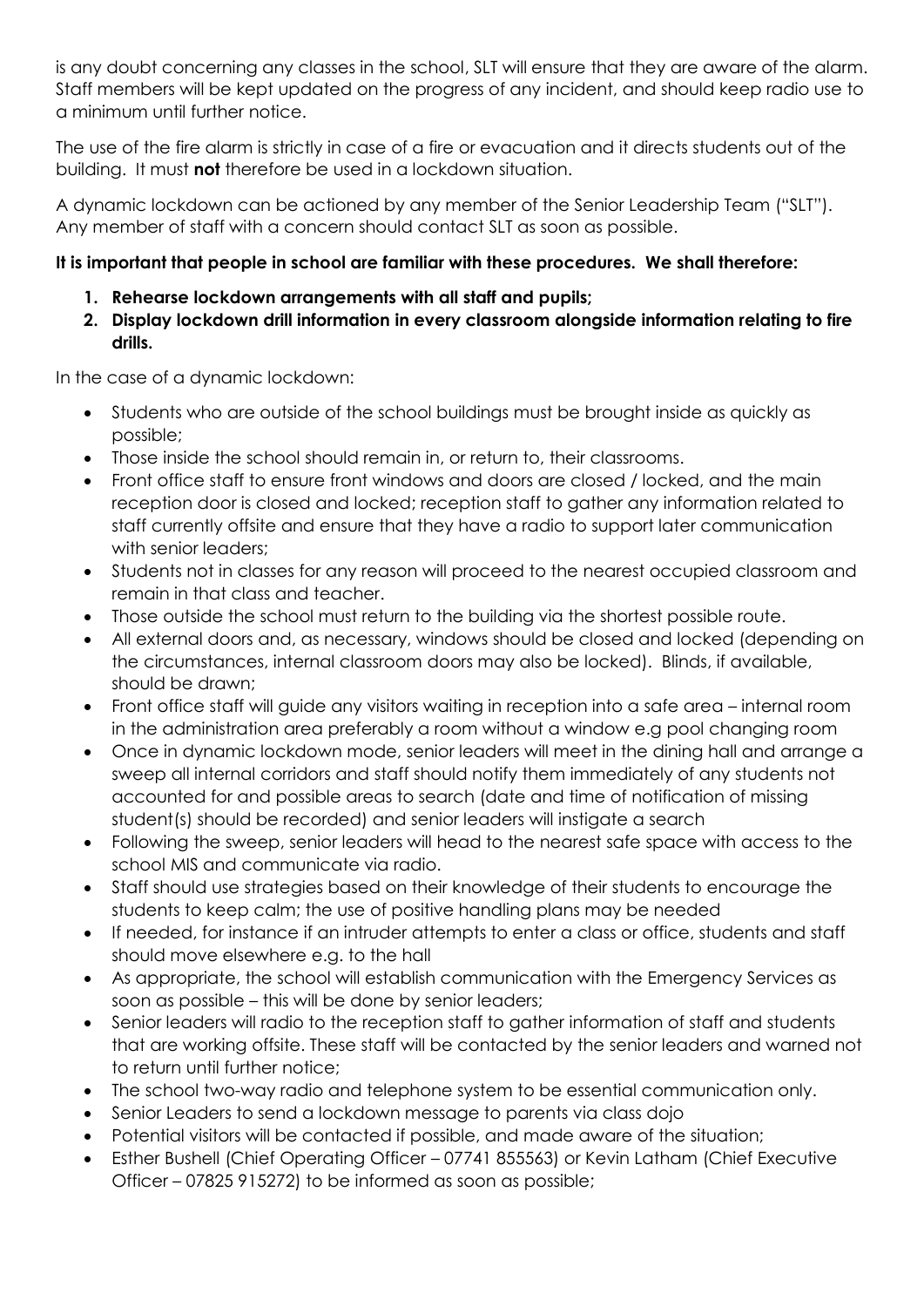- Staff to remain in lockdown positions until informed by key staff, e.g. SLT or emergency services. A code word will be used by the key staff member to indicate that the situation is now all clear.
- No-one can leave the premises or site during lockdown procedures.
- Senior Leaders will verbally inform staff of the end of dynamic lockdown procedures.
- As soon as possible after lockdown, classes to return to own rooms and carry out a register and inform senior leaders immediately of any students not accounted for.

#### **Communication with parents**

If necessary parents and carers will be notified as soon as it is practical to do so via the school's established communication network – Class Dojo to parents. Parents will be told:

*'Daventry Hill School is in emergency lockdown following a situation on or near the school. During this period the office phones and* **entrances will be un-manned, external doors are locked and nobody is allowed in or out. Emergency services have been informed. Please do not travel to the site or attempt to call during this period. We keep you up informed on progress with this situation as soon as practicable.'**

Depending on the type and severity of the incident, parents and carers/school and college transport may be asked **NOT** to collect children from school as it may put them and their child at risk. Students will not be released to parents/carers/school and college transport during a lock down. Parents/carers will be asked not to call school as this may tie up emergency lines. If the end of the day is extended due to the lock down, parents/carers/school and college transport will be notified and will receive information about the time and place students can be picked up from office staff or emergency services.

A letter to parents/carers will be sent home at the nearest possible day following any serious incident to inform them of the context of lockdown and to encourage parents to reinforce with their children the importance of following procedures in these very rare circumstances.

#### **Emergency Services**

Lines of communication with Emergency Services will be kept open as they are best placed to offer advice as a situation unfolds. The school site may or may not be cordoned off by Emergency Services depending on the severity of the incident that has triggered the Lockdown.

Emergency Services will support the decision of the Headteacher with regard to the timing of communication to parents.

In the event of a prolonged lockdown or more severe scenario, Emergency services in collaboration with the school trust will arrange assistance by establishing a Reception Centre for friend and family outside of the cordoned area.

#### **Partial Lockdown**

This may be as a result of a reported incident/ civil disturbance in the local community with the potential to pose a risk to staff and pupils in the school. It may also be as a result of a warning being received regarding the risk of air pollution, etc.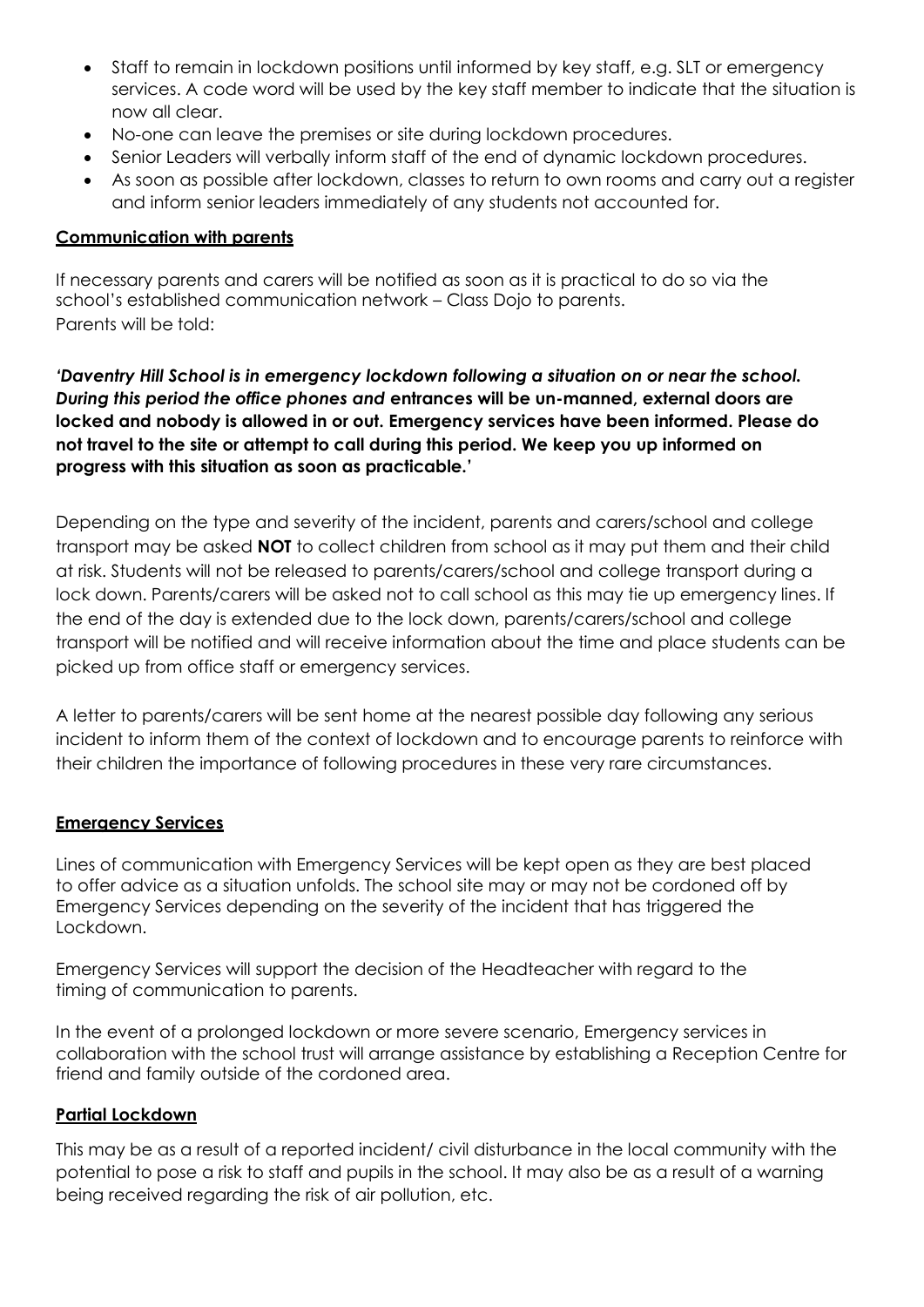Staff will be alerted to the activation of the lockdown plan via:

- two-way radio system and the message "Calling all classes, return to base"
- school phone system and the message "Calling all classes, return to base"

Senior Leaders will form a dynamic incident control action plan and ensure that staff and student outside the building are able to safely return to classes.

#### **Immediate action**

All outside activity to cease immediately, students and staff return to building.

All staff and students remain in building and external doors and windows locked.

Movement may be permitted within the building dependent upon circumstances but this must be supervised by a member of staff e.g use of toilets

The school entrance gates will lock automatically in the case of a full lockdown and external doors must be locked by staff. In the event of a partial lockdown external doors must be locked by staff.

All situations are different, once all staff and students are safely inside, senior leaders will conduct an on-going and dynamic risk assessment based on advice from the Emergency Services. This can then be communicated to staff and students. 'Partial lockdown' is a precautionary measure but puts the school in a state of readiness (whilst retaining a degree of normality) should the situation escalate.

#### **Lockdown Drills**

Lockdown practices will take place a minimum of once a year to ensure everyone knows exactly what to do in such a situation. Monitoring of procedures will take place and shared with staff so improvements can be made.

# **Conclusion**

The lockdown will be dealt with calmly, efficiently and effectively and with as little disruption as possible to students' education. The safety of all will be paramount. This policy must be read in conjunction with all other school polices that refer to the care, safety and welfare of children